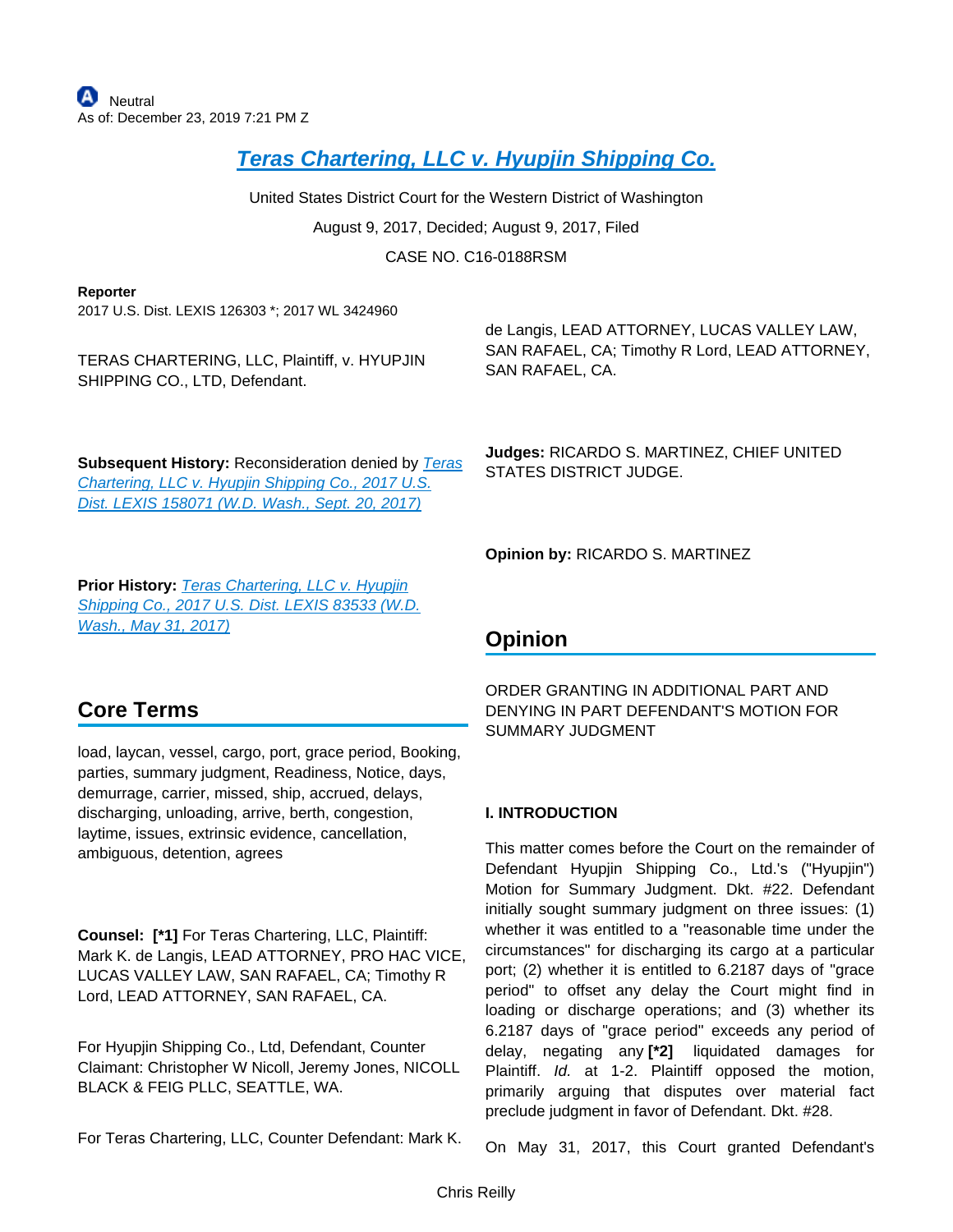motion in part, agreeing with Defendant that it was entitled to a reasonable amount of time under the circumstances for discharging its cargo in Venezuela.<sup>1</sup> Dkt. #56. The Court deferred ruling on the remaining issues, directing the parties to provide supplementing briefing. Id. The parties have since submitted such briefing, which this Court has reviewed. For the reasons set forth below, the Court now GRANTS IN ADDITIONAL PART AND DENIES IN PART the remainder of Defendant's motion.

#### **II. BACKGROUND**

This is a contract dispute. The dispute concerns liquidated damages pursuant to demurrage provisions of shipping agreements.<sup>2</sup> Defendant is an international freight forwarder based in South Korea. Dkts. #23 at ¶ 3 and #23-1 at 22. It chartered a ship operated by Plaintiff Teras Chartering, LLC ("Teras") to carry equipment from Asia to Venezuela for a refinery construction project. Dkts. #9 at ¶ 4, #11 at ¶ 4 and #23-1 at 19-20. The ship (the MV NORFOLK) was to pick up Defendant's cargo **[\*3]** in Sattahip, Thailand, then pick up additional cargo in Masan, South Korea, and deliver the cargo in Guanta, Venezuela, 35 days later, "AGW WP" (meaning "all going well, weather permitting"). See Dkt. #30 at 48.

Plaintiff alleges that delays occurred in the loading and unloading of cargo at various ports, and ship time was lost as a result. Thus, Plaintiff brings this action to recover demurrage for Defendant's alleged delays, and costs including attorney's fees. Dkt. #9 at ¶ ¶ 7-12. Defendant has filed a counterclaim, asserting that Plaintiff cannot "substantially prevail" on its claims and Defendant is therefore entitled to legal fees and costs pursuant to the Booking Notes. Dkt. #11 at 6.

#### **A. Timeline of Events**

As noted in its prior Order, the Court has discerned the following timeline of events leading to the instant dispute. Dkt. #56. On September 14, 2015, Defendant and Plaintiff negotiated an agreement, using Plaintiff's form "Booking Note," to carry Defendant's cargo aboard the United States flag vessel, MV NORFOLK, from Sattahip, Thailand to Guanta, Venezuela. See Dkt. #23- 1 at 66. The Booking Note provided a "laycan" period of October 5-15, 2015. See Id., **[\*4]** Box 6. "Laycan" refers to the window of time during which a vessel must arrive at the port to avoid cancellation by the charterer. Kolmar Americas, Inc. v. Koch Supply & Trading, LP, 10 CIV. [7905 JSR, 2011 U.S. Dist. LEXIS 146546, 2011 WL](https://advance.lexis.com/api/document?collection=cases&id=urn:contentItem:54J2-BFY1-F04F-02D7-00000-00&context=)  [6382566, at \\*2 \(S.D.N.Y. Dec. 15, 2011\)](https://advance.lexis.com/api/document?collection=cases&id=urn:contentItem:54J2-BFY1-F04F-02D7-00000-00&context=) and Dkt. #23-1 at 39.

At some point, it became clear that the NORFOLK would not be able to arrive in Sattahip before October 15, 2015. Dkt. #23-1 at 12 and 14. As a result, Defendant had the option to cancel its agreement to hire the MV NORFOLK. Dkt. #23-1 at 12, 16 and 40. Instead, the parties amended the Booking Note on October 19th, extending the laycan period until October 25th. See Dkt. # 23-1 at 13 and 72. There appears to be no dispute that the MV NORFOLK arrived at the port of Sattahip at 0648 on October 24, 2015. Dkt. #61, Exs. A and B. However, there remains a factual dispute with respect to when the carrier issued a Notice of Readiness to load cargo. Defendant contends that no Notice of Readiness was ever issued, but that the vessel could not actually load cargo at Sattahip until 1000 on October 28, 2015. See Dkts. #22 at 16, #23-1 at 43 and #59-1 at 6-7. Plaintiff contends that a Notice of Readiness was issued on October 24, 2015 at 7:18 a.m. Dkts. #60 at 6 and #61, Exs. A and B. This dispute **[\*5]** is significant to the remaining issues, as further discussed below. The MV NORFOLK departed Sattahip on October 31, 2015, heading for Masan. Dkt. #61, Ex. B.

In the meantime, the parties signed another Booking Note on November 3rd regarding the transport of additional cargo from Masan to Guanta. Dkt. #23-1 at 84. That Booking Note specified a laycan period of November 3-13, 2015. Id. On November 12, 2015, one day before the end of the laycan, the MV NORFOLK presented her Notice of Readiness to load in Masan. Four days later, on November 16th, the MV NORFOLK departed Masan for Guanta. Dkt. #30 at 48.

Based on the record, it appears that the MV NORFOLK presented her Notice of Readiness to unload in Guanta on December 21, 2015. Dkt. #30 at 49. The next day,

<sup>1</sup>The Court also denied pending motions for relief from the discovery deadline and for security costs, and stayed the trial date and other pending pre-trial deadlines until this motion has been fully resolved. Dkt. #56.

<sup>2</sup>Demurrage is a reparation paid to the ship owner to compensate for vessel time lost by delays in loading or discharging the cargo. 2 Thomas J. Schoenbaum & Jessica L. McClellan, Admiralty & Mar. Law § 11-15 (5th ed. 2012). The question of whether there has been a delay depends on calculating the period allowed for loading and unloading (called "laytime").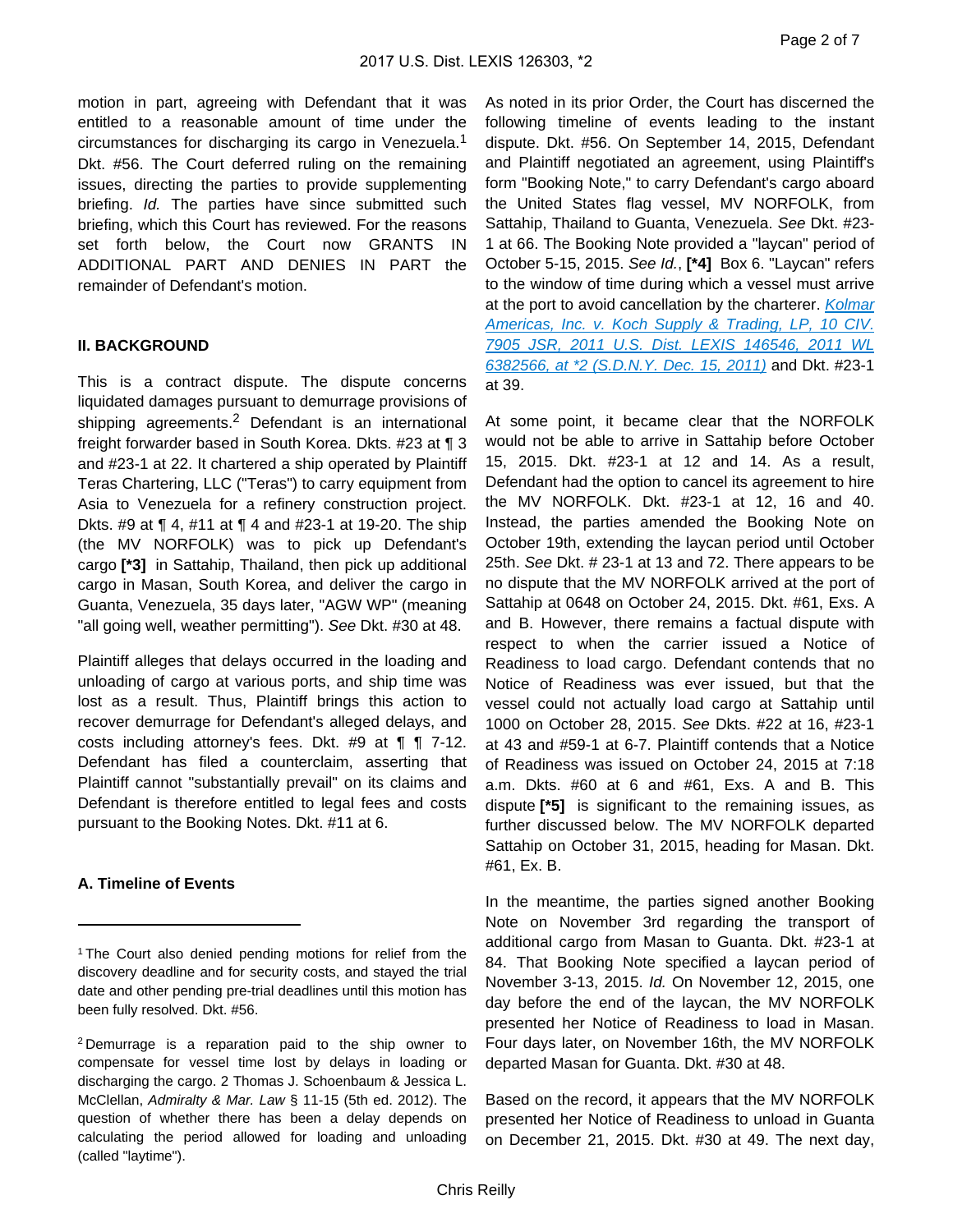the MV NORFOLK began discharging cargo. Dkts. #11 at 3 and #30 at 50. Unloading then appears to have stopped entirely for a period of days. See Dkt. #23-1 at 10. The process of discharging cargo finished on December 30, 2015. Dkts. #9 at ¶ 7 and #11 at ¶ 7. Plaintiff now asserts claims for demurrage for alleged delays during the unloading period. $3$ 

## **B. Contract Language in Dispute**

The parties agree that the Booking Notes govern the instant **[\*6]** dispute. The relevant aspects of the original Sattahip Booking Note include:

• Time For Shipment: October 5-15, 2015.

• "Full Liner Terms Hook/Hook" and "[m]erchant to provide cargo at load port as fast as vessel can load; and take away from under ship at discharge port as fast as ship can discharge, otherwise vessel detention to apply for account of merchant."<sup>4</sup>

• "Loading, Discharging and Delivery of the cargo shall be arranged by the Carrier's Agent and unless otherwise agreed . . . [t]he merchant or his assign shall tender the goods when the vessel is ready to load and as fast as the vessel can receive — but only if required by the carrier — also outside ordinary working hours notwithstanding any custom of the port."

• "Carrier shall give shipper notice of readiness of vessel to load/discharge upon arrival at each loading/discharging port when the vessel is ready to load/discharge cargo, whether the vessel is in berth or not."

• "Counting of laytime shall commence upon date/time of issuance of Notice of Readiness to load/discharge by carrier and shall continue uninterruptedly until loading/discharge has been completed. Any time in excess of the allocated

laytime shall be charged as demurrage . . . ." **[\*7]** <sup>5</sup> • Defendant shall pay to Plaintiff "[d]emurrage at the rate identified in Box 11 on the face of this agreement or pro rata thereof . . . when the actions of the [Defendant] or of third parties beyond the control of [Plaintiff] cause any delay in the transport services, including loading/discharging of the goods." The demurrage rate identified in Box 11 is "USD 20,000 pdpr ("per day, prorated") plus any port, terminal, equipment, labor or other expenses."

• "Detention to count in case of swell and port congestion."<sup>6</sup>

• "48 hours free time for all purposes to be granted" Dkt. #23-1 at 66-67 and 69.

The relevant aspects of the Amended Sattahip Booking Note include:

• Defendant "agrees to extend the lay-can until October 25, 2015."

• "No detention and waiting time due to swell and/or congestion to count at port of loading."

• "[Plaintiff] to grant 0.5 days grace period each day of which [Plaintiff] missed the laycan for all purpose[sic]."

• "All other terms, conditions and exceptions of the BN shall remain unaltered."

Dkt. #23-1 at 72.

The relevant provisions of the Masan Booking Note include:

• Time for Shipment: November 3-13, 2015.

• "Grace Period — POD ("port of discharge") — as per Teras / Hyupjin Booking Note dated **[\*8]**  September 14, 2015 and Addendum dated October 19, 2015."

• "Full Liner Terms Hook/Hook" and "[m]erchant to provide cargo at loadport as fast as vessel can load; and take away from under ship at discharge port as fast as ship can discharge, otherwise vessel detention to apply for account of merchant."

• "Detention to count in case of swell and port congestion."

• Defendant shall pay to Plaintiff "[d]emurrage at the rate identified in Box 11 on the face of this agreement or pro rata thereof . . . when the actions of the [Defendant] or of third parties beyond the

<sup>&</sup>lt;sup>3</sup> Plaintiff asserts claims for delays under both the Sattahip and Masan Booking Notes. Dkt. #9 at ¶ 18 and 9.

<sup>&</sup>lt;sup>4</sup>In a standard "charter party" (contract to charter a vessel), the owner of the cargo is responsible for discharging its own cargo when the carrier arrives at the destination. In this case, however, Plaintiff (the carrier) was responsible for unloading the cargo from the ship and Defendant was responsible for "taking it away." Dkt. #23-1 at 66, Boxes 13(A) and 13(C). Despite the fact that the parties never explain what "taking it away" actually entails Defendant's failure to "take the cargo away" in Guanta in a timely manner seems to be the crux of this lawsuit.

<sup>5</sup>"Laytime" is the period of time allowed for loading and unloading the Vessel.

<sup>&</sup>lt;sup>6</sup>The Booking Notes treat the terms "detention and demurrage" synonymously. See Dkt. #23-1 at 87, Clause 30.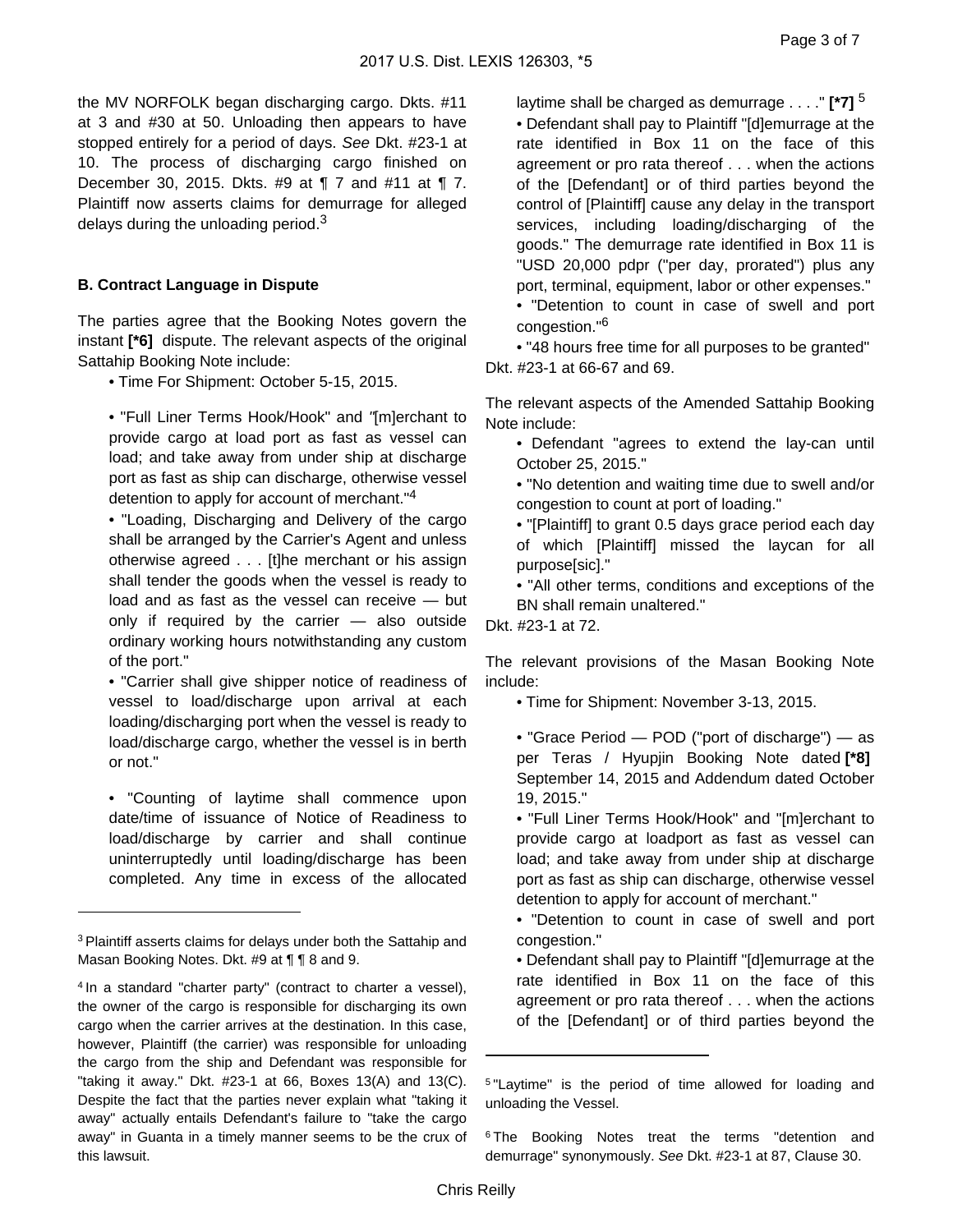control of [Plaintiff] cause any delay in the transport services, including loading/discharging of the goods." The demurrage rate identified in Box 11 is "USD 20,000 pdpr plus any port, terminal, equipment, labor or other expenses"

Dkt. #23-1 at 84 and 87.

#### **III. DISCUSSION**

#### **A. Defendant's Motion for Summary Judgment**

Defendant seeks judgment as a matter of law that Plaintiff is not entitled to any demurrage. Dkt. # 22. Specifically, it requests an Order declaring: (1) that Defendant was entitled to a reasonable time under the circumstances for the discharge of cargo at Guanta; (2) that, in addition to a reasonable time, Defendant had accrued 6.2187 days of **[\*9]** "grace period;" and (3) that the "grace period" it had accrued exceeds the maximum amount of time in which cargo operations were allegedly delayed, offsetting any delays in loading or discharge of cargo that would otherwise give rise to liability for demurrage. Id. at 1-2. As set forth in the Court's prior Order, the Court agrees that Defendant is entitled to a "reasonable period of time" to discharge the cargo. Dkt. #56 at 9-11. However, because what constitutes a "reasonable" period of time is a question of fact, the Court denied the remainder of Defendant's motion on that issue. Id. Accordingly, this Order addresses the remaining issues regarding grace period.

# 1. Legal Standard

Summary judgment is appropriate where "the movant shows that there is no genuine dispute as to any material fact and the movant is entitled to judgment as a matter of law." [Fed. R. Civ. P. 56\(a\)](https://advance.lexis.com/api/document?collection=statutes-legislation&id=urn:contentItem:5GYC-2421-6N19-F165-00000-00&context=), Anderson v. Liberty [Lobby, Inc., 477 U.S. 242, 247, 106 S. Ct. 2505, 91 L.](https://advance.lexis.com/api/document?collection=cases&id=urn:contentItem:3S4X-6H80-0039-N37M-00000-00&context=)  [Ed. 2d 202 \(1986\)](https://advance.lexis.com/api/document?collection=cases&id=urn:contentItem:3S4X-6H80-0039-N37M-00000-00&context=). In ruling on summary judgment, a court does not weigh evidence to determine the truth of the matter, but "only determine[s] whether there is a genuine issue for trial." Crane v. Conoco, Inc., 41 F.3d [547, 549 \(9th Cir. 1994\)](https://advance.lexis.com/api/document?collection=cases&id=urn:contentItem:3S4X-0NW0-003B-P47N-00000-00&context=) (citing Federal Deposit Ins. [Corp. v. O'Melveny & Meyers, 969 F.2d 744, 747 \(9th](https://advance.lexis.com/api/document?collection=cases&id=urn:contentItem:3S4X-2TW0-008H-V165-00000-00&context=)  [Cir. 1992\)\)](https://advance.lexis.com/api/document?collection=cases&id=urn:contentItem:3S4X-2TW0-008H-V165-00000-00&context=). Material facts are those which might affect the outcome of the suit under governing law. **Anderson**, [477 U.S. at 248](https://advance.lexis.com/api/document?collection=cases&id=urn:contentItem:3S4X-6H80-0039-N37M-00000-00&context=).

The Court must draw all reasonable inferences in favor

of the non-moving party. See O'Melveny & Meyers, 969 [F.2d at 747](https://advance.lexis.com/api/document?collection=cases&id=urn:contentItem:3S4X-2TW0-008H-V165-00000-00&context=), **[\*10]** rev'd on other grounds, [512 U.S. 79,](https://advance.lexis.com/api/document?collection=cases&id=urn:contentItem:3S65-JVJ0-003B-R09N-00000-00&context=)  [114 S. Ct. 2048, 129 L. Ed. 2d 67 \(1994\)](https://advance.lexis.com/api/document?collection=cases&id=urn:contentItem:3S65-JVJ0-003B-R09N-00000-00&context=). However, the nonmoving party must make a "sufficient showing on an essential element of her case with respect to which she has the burden of proof" to survive summary judgment. [Celotex Corp. v. Catrett, 477 U.S. 317, 323, 106 S. Ct.](https://advance.lexis.com/api/document?collection=cases&id=urn:contentItem:3S4X-6HC0-0039-N37R-00000-00&context=)  [2548, 91 L. Ed. 2d 265 \(1986\)](https://advance.lexis.com/api/document?collection=cases&id=urn:contentItem:3S4X-6HC0-0039-N37R-00000-00&context=). Further, "[t]he mere existence of a scintilla of evidence in support of the plaintiff's position will be insufficient; there must be evidence on which the jury could reasonably find for the plaintiff." [Anderson, 477 U.S. at 251](https://advance.lexis.com/api/document?collection=cases&id=urn:contentItem:3S4X-6H80-0039-N37M-00000-00&context=).

# 2. Defendant's "Grace Period"

Defendant has moved for summary judgment on the issue of how many days of grace period it is entitled to cover delays, if any, in discharging cargo in Guanta. In particular, Defendant seeks a determination that it accrued 6.2187 days of "grace period." Dkt. #22 at 1. Plaintiff argues that the amount of grace time Defendant accrued is a disputed fact. See Dkt. #29. Analyzing this question requires the Court to first determine whether the Booking Notes provide when and how grace period is accrued, and then whether that leads the Court to an actual calculation of "grace period."

This dispute centers on the Addendum to the Sattahip Booking Note, which amended the original October 15th laycan date to October 25th, and stated:

[Plaintiff] to grant 0.5 days grace period **[\*11]** each day of which the [Plaintiff] missed the lay-can for all purpose [sic].

Dkt. #23-1 at 72. Pointing to this Addendum, Defendant argues that "grace period" began accruing, at a rate of 0.5 grace days per actual day, beginning October 15, 2015, the original laycan date. Dkt. #22 at 12. Plaintiff argues that Defendant is not entitled to any "grace days" because Plaintiff brought the vessel into Sattahip before the expiration of the amended laycan date, October 25th, and therefore the grace period provision never took effect. Dkt. #28 at 6. The answer lies in how to interpret the term "missed the lay-can." However, the Court must first resolve a choice-of-law issue prior to interpreting that term.

In this case, the Booking Notes have an ambiguous choice-of-law clause stating: "[t]he general maritime law of state of Washington shall be applicable to this agreement." Dkt. #23-1 at 70, Clause 39, and 88, Clause 39. There is no such thing as "general maritime law of Washington." Defendant asserts that any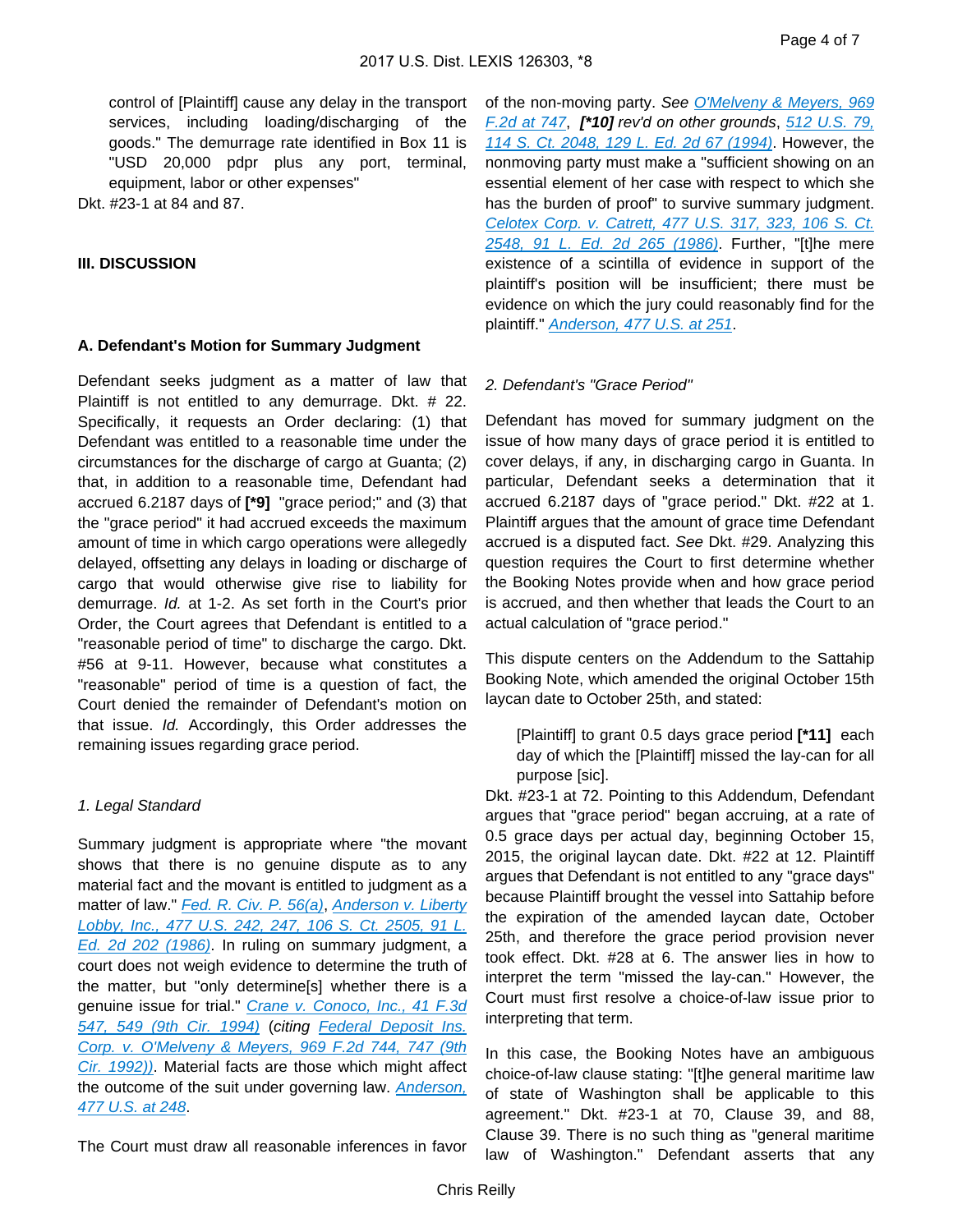ambiguity should be construed against Plaintiff, which drafted the language, and that Washington law should therefore govern the contract. Dkt. #59-1 at 4. Plaintiff responds that general maritime **[\*12]** law governs all disputes in the contract, the clause is unambiguous in its meaning, and therefore it should be interpreted as meaning that the contract is to be interpreted under general maritime law as appropriately supplemented by Washington law. Dkt. #60 at 4.

The Court has already determined that the choice-of-law clause is ambiguous. "'In cases of doubt, an instrument is to be taken against the party that drew it." Rams  $v$ . Royal Caribbean Cruise Lines, Inc., 17 F.3d 11, 12 (1st Cir. 1994) (quoting [Chelsea Industries, Inc. v. Accuray](https://advance.lexis.com/api/document?collection=cases&id=urn:contentItem:3S4X-0RP0-003B-G3K4-00000-00&context=)  [Leasing Corp., 699 F.2d 58, 61 \(1st Cir. 1983\)\)](https://advance.lexis.com/api/document?collection=cases&id=urn:contentItem:3S4X-0RP0-003B-G3K4-00000-00&context=); see also [Alexandra H. v. Oxford Health Ins. Inc. Freedom](https://advance.lexis.com/api/document?collection=cases&id=urn:contentItem:5KGC-WV61-F04K-X19B-00000-00&context=)  [Access Plan, 833 F.3d 1299, 2016 U.S. App. LEXIS](https://advance.lexis.com/api/document?collection=cases&id=urn:contentItem:5KGC-WV61-F04K-X19B-00000-00&context=)  [15030, 2016 WL 4361936, at \\*5 \(11th Cir. 2016\)](https://advance.lexis.com/api/document?collection=cases&id=urn:contentItem:5KGC-WV61-F04K-X19B-00000-00&context=) ("[O]nce we conclude a term is ambiguous, the rule of contra proferentem requires us to construe any ambiguities against the drafter."; Navieros Oceanikos. [S.A., Liberian Vessel Trade Daring v. S. T Mobil Trader,](https://advance.lexis.com/api/document?collection=cases&id=urn:contentItem:3S4X-0X70-0039-M3F7-00000-00&context=)  [554 F.2d 43 \(2d Cir. 1977\)](https://advance.lexis.com/api/document?collection=cases&id=urn:contentItem:3S4X-0X70-0039-M3F7-00000-00&context=) ("[t]he traditional rule of construction, applied in admiralty cases, is to construe contract language...most strongly against its drafter....where the contract language is ambiguous where it is susceptible of two reasonable and practical interpretations[]"). Thus, the Court agrees with Defendant that the choice of law clause should be construed against Plaintiff, and that Washington law governs the contract. This is further supported by the fact that the forum selection by the parties is "the Washington court." Dkt. #23-1, Teras Deposition Exhibit 19 at ¶39.

Accordingly, under Washington law, the Court may utilize extrinsic **[\*13]** evidence to interpret the term "missed the lay-can." See U.S. Life Credit Life Ins. Co. [v. Williams, 129 Wn.2d 565, 569, 919 P.2d 594 \(1996\)](https://advance.lexis.com/api/document?collection=cases&id=urn:contentItem:3RWN-D5C0-003F-W0J1-00000-00&context=). However, summary judgment is only appropriate: (1) if the Court interprets "missed the lay-can" without reference to extrinsic evidence; or (2) if the Court, based on the extrinsic evidence, decides there is a single reasonable interpretation of the Booking Note. See [Oliver v. Alcoa, Inc., No. C16-0741JLR, 2017 U.S. Dist.](https://advance.lexis.com/api/document?collection=cases&id=urn:contentItem:5ND7-T591-F04F-J008-00000-00&context=)  [LEXIS 62803, 2017 WL 1498140, at \\*8 \(W.D. Wash.](https://advance.lexis.com/api/document?collection=cases&id=urn:contentItem:5ND7-T591-F04F-J008-00000-00&context=)  [Apr. 25, 2017\)](https://advance.lexis.com/api/document?collection=cases&id=urn:contentItem:5ND7-T591-F04F-J008-00000-00&context=) (internal citations omitted); [W.](https://advance.lexis.com/api/document?collection=cases&id=urn:contentItem:4158-NP10-0039-41KW-00000-00&context=)  Washington Corp. of Seventh-Day Adventists v. [Ferrellgas, Inc., 102 Wn. App. 488, 495-96, 7 P.3d 861,](https://advance.lexis.com/api/document?collection=cases&id=urn:contentItem:4158-NP10-0039-41KW-00000-00&context=)  [866 \(2000\)](https://advance.lexis.com/api/document?collection=cases&id=urn:contentItem:4158-NP10-0039-41KW-00000-00&context=) ("When extrinsic evidence is used to interpret a contract, summary judgment is appropriate only if one reasonable inference can be drawn from the

extrinsic evidence.").

Defendant argues that the term "missed the lay-can" must be construed as referring to the fact that Plaintiff had missed the initial laycan period expiring on October 15th. Dkts. # 22 at 12-13 and #59-1 at 5. Defendant supports this assertion by pointing to the execution date of the Addendum on October 19, 2015, and the parties' use of the past tense "missed," arguing that the parties could only have intended to refer to the initial laycan date of October 15, 2015, because it was the only laycan period that had been "missed" at that time. Dkt. #22 at 12-13. The Court agrees with that interpretation.

Moreover, the Court agrees **[\*14]** that extrinsic evidence makes clear the only reasonable interpretation of the parties' intent was to grant grace time for the delay after the original laycan period. Contemporaneous correspondence between the parties at the time of the negotiation of the Addendum demonstrates that the carrier was seeking an extended laycan date, as well as "additional grace period as delayed dates, after original cancellation date (October 15th)." Dkt. #23-1, Teras Deposition Exhibit 28. Likewise, other correspondence noted that the carrier had proposed two options:

1. the 0.5 days per each day missing the laycan as grace period (all purpose) for extension of canceling until October 20th. All other terms/conditions remain as per the booking note.

2. as per carrier's agent in Sattship [sic], the Sattship [sic] port/berth is heavily congested with 3 vessels in line before the MV NORFOLK, and likely berth will not be available until October 25th.

Therefore, we can mutually amend the laycan in the B/N to read October 24-28 (instead of October 5- 15).

And in this case, the Charts would not have to pay any demurrage at loadport while vessel waits for berth until October 25th.

Furthermore, vessel will still arrive **[\*15]** in Guanta at the same time because vessel cannot load any earlier due to berth congestion.

Dkt. #23-1, Teras Deposition Exhibit 29. The merchant's response was as follows:

We will accept your propose [sic] #1 (the 0.5 days per each day missing the laycan as grace period (all purpose), from the day after original canceling date)

But we will not pay any additional cost of waiting for berth at Sattahip port.

Dkt. #23-1, Teras Deposition Exhibit 29.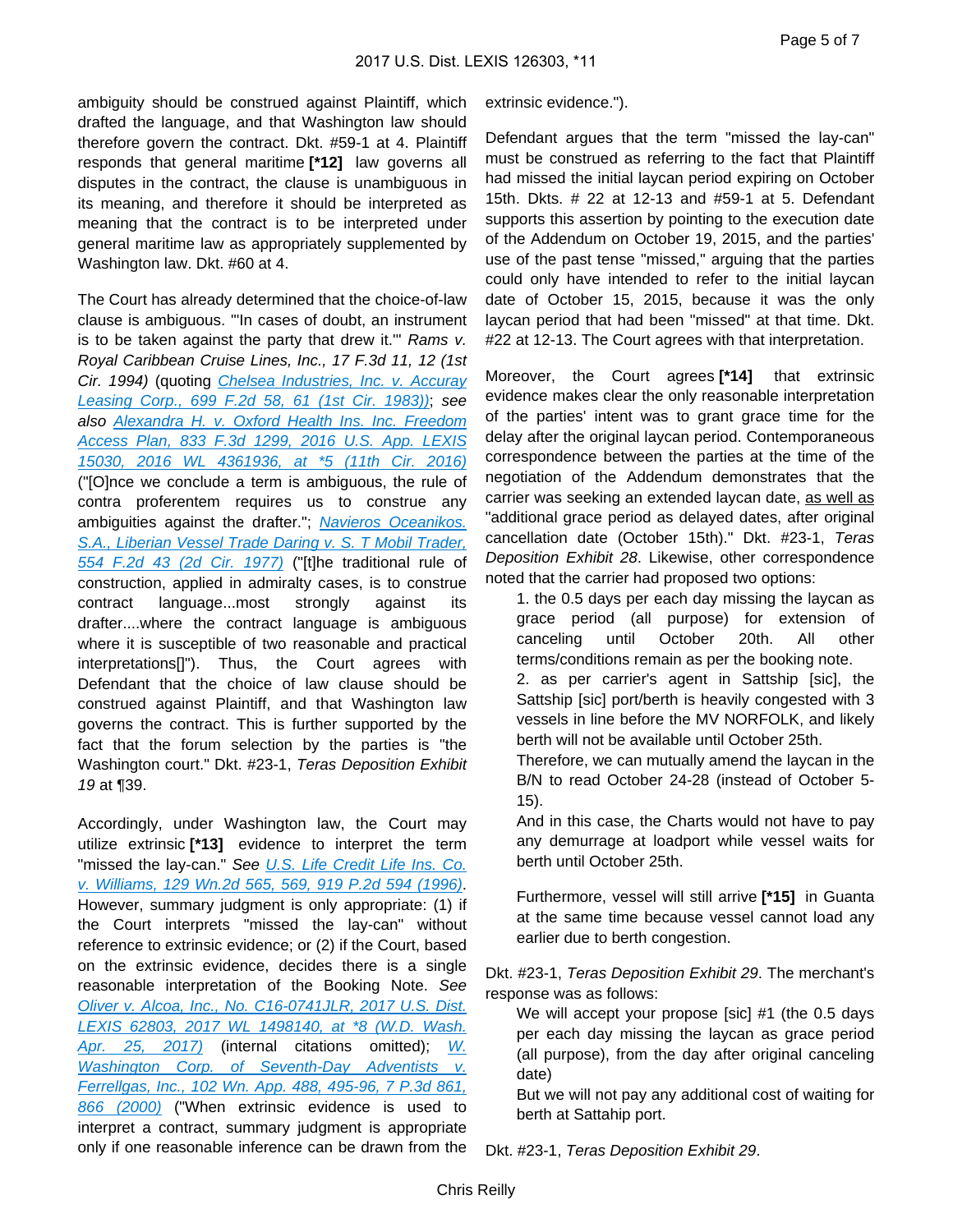The Court is not persuaded by Plaintiff's conclusory argument that such interpretation would render the remaining provisions of the Addendum superfluous. All provisions of the Addendum can be harmonized even with a revised laycan date and the interpretation of the term "missed the lay-can" utilized by this Court. Under the first provision of the Addendum, there could be no cancellation of the MV NORFOLK until after October 25th. Dkt. #23-1, Teras Deposition Exhibit 27. Under the second provision, demurrage would not accrue due to swell or congestion (whatever date the boat arrived and issued its Notice of Readiness).<sup>7</sup> Id. Under the third provision, 0.5 days grace period would be provided from October 15th (the original laycan period) to the date **[\*16]** the carrier issued its Notice of Readiness (which would trigger the running of laytime and any potential demurrage for delays during that time). Id. Accordingly, the Court is satisfied that there is no other reasonable interpretation of the term "missed the laycan" than as referring to the original laycan date of October 15th.

Accordingly, the Court now turns to the parties' arguments regarding the calculation of any grace period. Defendant argues that the grace period available to it accrued from 2400 on October 15, 2015, through 1000 on October 28, 2015 (the date and time it was actually ready to load), resulting in 6.2187 days of grace period. Dkt. #59-1 at 7. The Court cannot reach such a conclusion on the record before it. The Booking Notes unambiguously state that "Carrier shall give shipper notice of readiness of vessel to load/discharge upon arrival at each loading/discharging port when the vessel is ready to load/discharge cargo, whether the vessel is in berth or not." Dkt. #23-1 at 69. Defendant states that no Notice of Readiness was ever issued, and that no Notice of Readiness is effective until the vessel is actually ready to unload **[\*17]** in any event. Dkt. #59-1 at 6-8. That argument runs contrary to the terms of the Booking Notes. Further, the evidence provided by

Plaintiff reflects that the MV Norfolk anchored at 0718 on October 24, 2015. Dkt. #61, Ex. A. This is later stated in the "Daily Working Time Records" as "Notice of Readiness Tendered. Dropped Anchor at Sattahip Port Anchorage Area." Id., Ex. B at P000009. Yet, Plaintiff has also admitted, through its agent, that it never saw a Notice of Readiness. Dkt. #58, Ex. 2 at 95:4-8. This raises a genuine dispute of a material fact that cannot be resolved by the Court on summary judgment. Similarly, because the Court cannot determine when laytime began to run (as it cannot determine when a Notice of Readiness was issued), it also cannot determine how much grace time was accrued. Moreover, the Court has already determined that what constitutes a "reasonable time" to load/unload cargo also cannot be resolved on summary judgment. Therefore, the remainder of Defendant's Motion for Summary Judgment will be denied.

### **III. CONCLUSION**

Having reviewed the relevant pleadings, the declarations and exhibits attached thereto, and the remainder of the record, the Court hereby finds **[\*18]**  and ORDERS that:

1. Defendant's Motion for Summary Judgment (Dkt. # 22) is GRANTED IN PART and DENIED IN PART as discussed above. The issues that were raised on summary judgment, but still remain for trial, are whether and when a Notice of Readiness was issued in Sattahip, what constituted a reasonable time to unload cargo in Guanta, how much grace time was accrued in Sattahip, and how such time applies to any demurrage accrued at any port. Those issues, along with any others not raised and/or resolved on summary judgment, will proceed to trial.

2. The Court previously struck the trial date and remaining pre-trial deadlines, pending the resolution of the instant motion. Given the remaining issues for trial, **no later than seven (7) business days from the date of this Order**, the parties shall submit a joint status report setting forth several proposed new bench trial dates, along with the anticipated trial length given the Court's rulings on summary judgment. The Court will then consider the parties' proposed dates and will issue an amended Scheduling Order, including all remaining pre-trial deadlines starting with a new deadline for

<sup>7</sup>As noted above, demurrage is a reparation paid to the ship owner to compensate for vessel time lost by delays in loading or discharging the cargo. Thus, this provision in the Addendum was intended to protect the carrier if it arrived at the port prior to October 25th and issued its Notice of Readiness (which would trigger the running of laytime), but could not actually load its cargo due to swell or port congestion. The correspondence between the parties at the time the Addendum was negotiated reflects that they did not believe the vessel could berth before October 25th, even though it was expected to arrive at the port ready to load prior to that date. Dkt. #23-1, Teras Deposition Exhibits 27, 28 and 29.